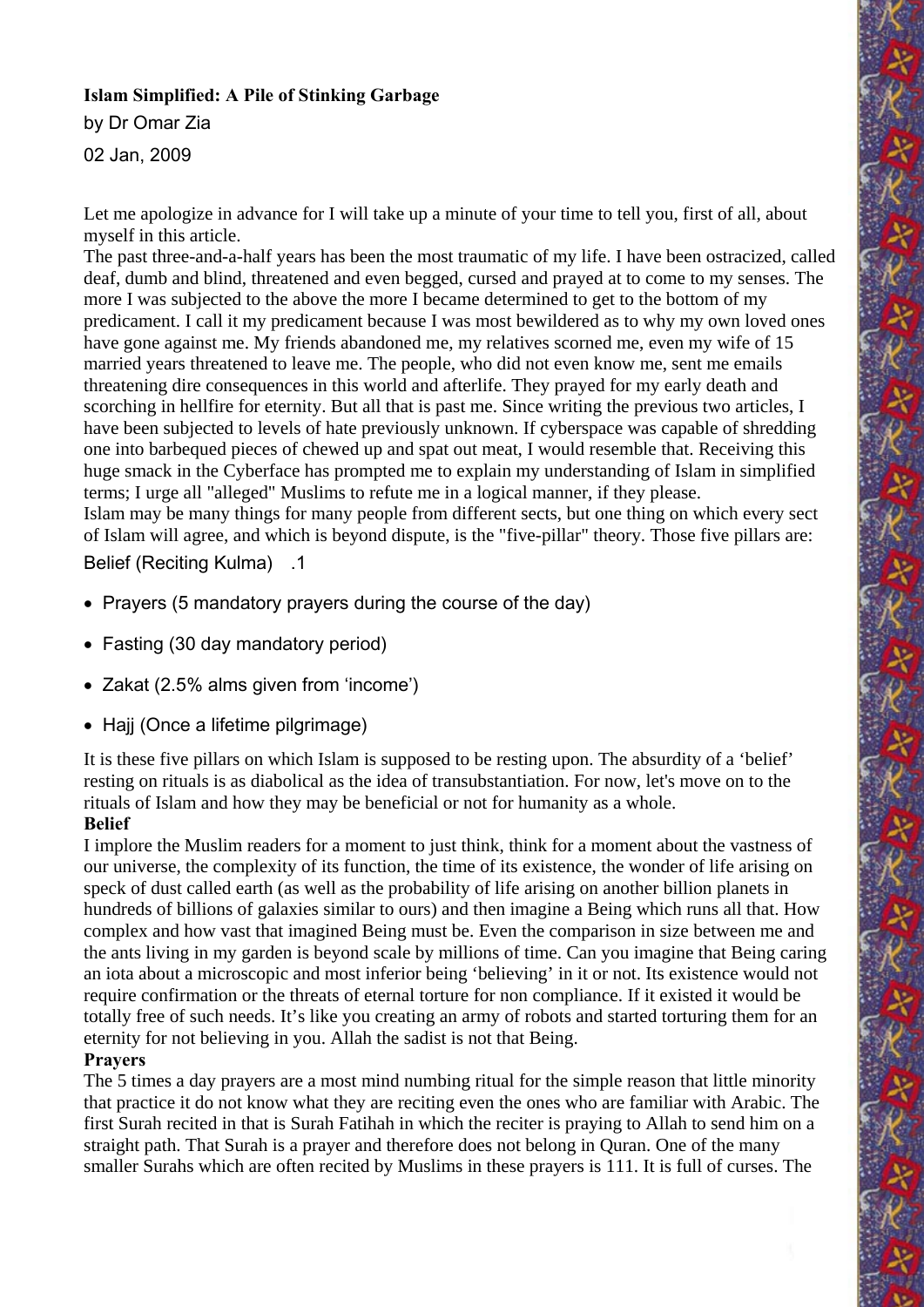other small surahs are also meaningless and devoid of any piety and contain abstract verses. No Muslim knows what they are reciting and the repetitive and incomprehensibleness of this forces the mind to wonder to anything but Allah. Multiply this boredom and also just imagine reciting Surah 33 and Surah 66 detailing Muhammad's sex affairs during travehs in Ramadan.

There are many other unsolvable puzzles created by an ignorant Muhammad in the prayers. I list some of them below.

*Direction of Kaaba*: How do you determine that in a world which is round! Even from only a thousand mile away from Mecca you are pointing towards the space and not Kaaba.

Closer to Polar ends: How do you read five prayers at different intervals in a world which does not have equal days and nights and in some regions night and day run into months rather than 24 hour period.

*Five times a day Ablution*: Does this make them any cleaner? Certainly not. In my travels around the muslim world I have yet to come across a clean muslim country barring the oil rich Emirates who can afford to hire an army of slaves from the subcontinent to keep their little emirates clean. This is also such a waste of scarce water resource (mercifully most Muslims ignore call for prayers) and what a pain it could be for Muslim Eskimos to do that in their freezing surroundings.

Determining the time of prayers: How do you determine the time of prayers under cloud cover. Did Muhammad foresee the invention of clocks? Muslims even resisted the use of loud speakers for Azan at the advent of that invention. Why do they use the clock to determine the time of prayers? Finally to think that the alleged creator of this magnificent universe wants humans to forego normal life and pray to him all their life and become his slaves is an insult to our evolved sensibilities. **Fasting**

For those who are not familiar with this ritual of Islam, fasting is done for around 30 days every year. The month of fast falls 10 days behind preceding year, every year, due to Muhammad Lunacy of basing his year on Lunar calendar. Hardly any muslim uses that calendar.

During fast you are not allowed food or water from sunrise till sunset.

Once again the crazed deity called Allah wants his creation suffered in immeasurable terms. It never fails to amaze me how during normal times my wife gets upset if she fails to have dinner table ready when the children come home from school. She wants them fed and watered immediately. But during fasting month she scorns us for refusing to fast and makes us feel guilty the whole month. To my gentle queries as to why the mover of universe wants its puny beings starved and suffered, she has no answer. The sadistic Allah has a very peculiar satanic affect on her. Fasting is proven to be bad for health. Our metabolic system requires food at intervals rather than gorging twice a day. I have personally seen most rich Arabs in Saudi Arabia and Emirates sleep all day after closing fast and gorge all night on 'all night buffets', while the poor Muslims from subcontinent build their countries while suffering with hunger and thirst due to demonic

### **Allah's unjust edicts.**

When I am in Pakistan, I often come across people who bemoan the fact that prices of edibles go up with the advent of Ramadan. When I tell them that prices only go up when demand is high against a constant supply and perhaps people eat more rather than less during Ramadan they just look at me as if I am mad.

### **Zakat**

Would it not be great if governments can run all their affairs on 2.5% collection of taxes to maintain all the essential services in the country? Can any Muslim show me a country which only collects this amount of tax? The truth is that this tax was levied by Muhammad and his cohorts without any thought or planning. It was basically an afterthought once income from *ghazwas* (robbing expeditions, which provided 20%) began to decline.

Most civilized countries which provide cradle to grave services for its citizens levy almost 60% taxes. Even the Islamic Jamhooria of Pakistan which provides hardly any services to its citizens levies 15% basic income tax, almost 6 times more than the absurd amount of Islamic tax. But let's see what effect this lip service to Zakat has on normal people.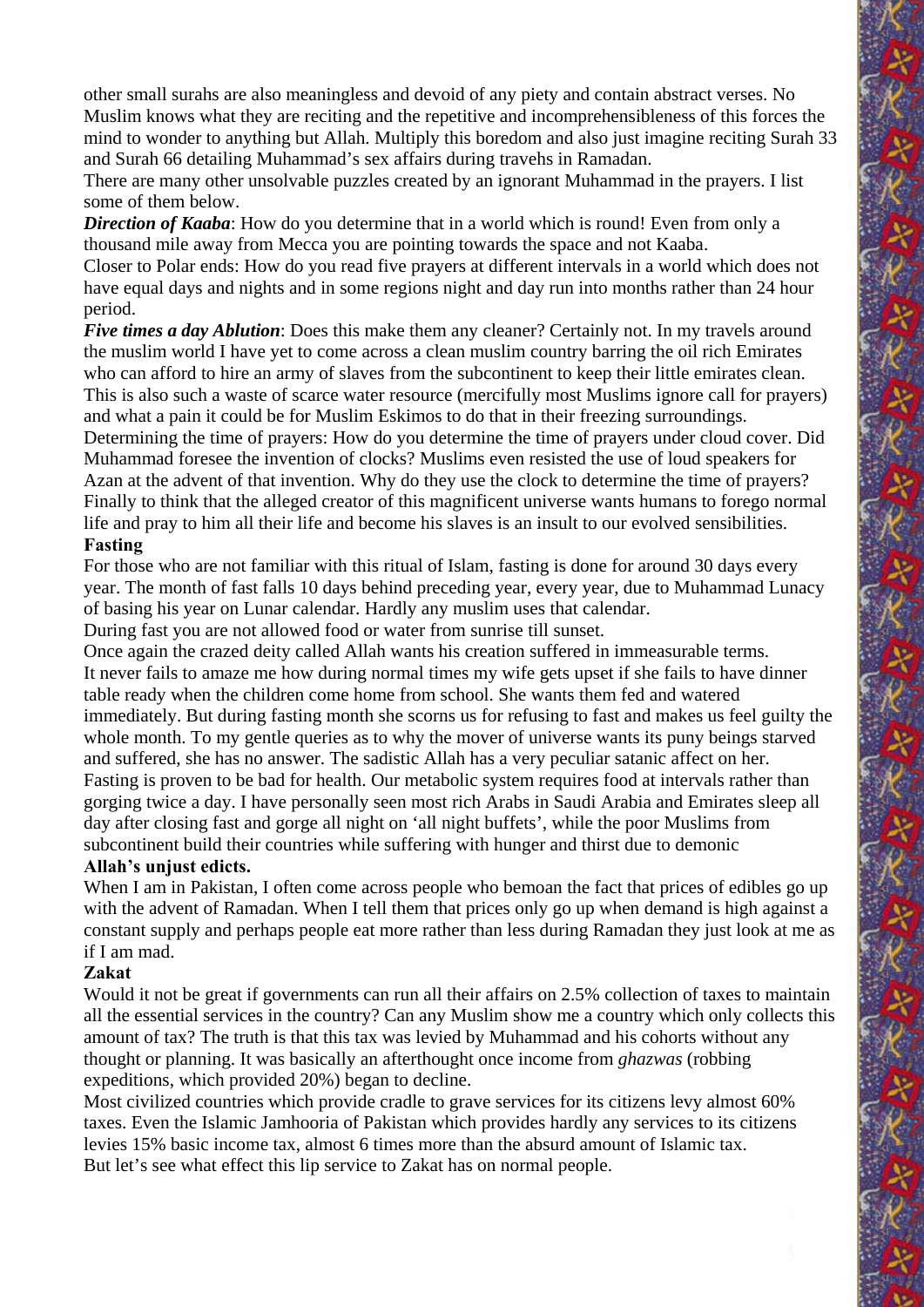Before the 1st of Ramadan people in Pakistan empty their bank accounts so the government cannot charge Zakat from their savings. They then take some of that money and stock up on alcoholic beverages as the wine shops are closed during Ramadan.

They gather in their droves at the banks to sign a form for Zakat exemption. The banks take advantage of this by charging Rs 100 for that form.

The spectacle of poor queuing up on rich peoples palatial houses for bits of food and money handed out in Zakat is a sad and despicable sight and a most degrading experience for the poor. This shameful spectacle is on display in most Muslim countries.

Even more shameful is the fact that according to almost all Islamic Scholars Zakat cannot be used for the welfare of non-muslims. How much more Islam has to show its ugly head before Muslims realize that this religion or cult cannot be from an all encompassing all loving being.

## **Hajj**

This ritual, filled with satanic practices, to me as I have personally experienced it, is the most absurd and self serving of all. According to Siratunnabi, the only authentic portrayal of life of Muhammad, the confirmation of Kaaba being the abode of almighty mover and shaker of universe, Allah, came in shape of a note buried under the stones of Kaaba. The only problem was that the note was in Syriac and not Arabic. Perhaps Allah did not know Arabic when he buried the note. As the pagan Arabs were illiterate, a learned Jew had to translate the note.

On my visit to Mecca many years ago I was aghast at the spectacle of people cutting the throats of various animals and throwing them in a large dug out pit to be sanded over later on. I was blamed of cowardice when I opted to pay the money over a counter to a charity which promised to cut the animal on my behalf and ship the tinned meat to poor Muslim countries. He emphasized on Muslim countries. When I asked my group leader why more people did not opt for this more saner option I was contemptuously told that Allah preferred to see the blood there and then by the hands of the Hujjaj. Bonkers. Absolutely bonkers.

Kissing the black stone was another hurdle which I refused to cross. Please don't blame me for that. Even Umar the most psychopathic follower of Muhammad, according to an ahadith narration, kissed it but only after proclaiming that he is doing it because Muhammad did it otherwise he knew that this stone was lifeless.

At the ritual of throwing pebbles at the Satan I was aghast at the zeal of some Muslims. They were building a purposeful but comical rage and throwing pebbles, stones, coins, shoes, anything. I was once again blamed of being a coward as I was throwing the pebbles half heatedly and gently to avoid hurting anybody else. Later on the pebbles are picked up by the bulldozers and replaced where they came from!

Look at the economic side. It costs 250,000 Pak rupees a person to perform Hajj. The main beneficiaries of this money spent is Saudi Arabia and some Chinese companies which make the Tasbihs and prayer mats for the Hajis to bring back in their thousands for handing out to relatives. One does not have to be a mathematician to work out that this is another way of exploiting Muslims outside of Arabia. Once again that cunning Allah has duped the non Arab Muslims. Is it any wonder Muhammad claimed that his tribe is the most favored of all Muslims?

So there you have it. My definition of Islam. Feel free to hurl as many threats and insults at me as you can; but before you do that, think for a second. If you take away these nonsensical rituals away from Islam what else is left? Take a look. Underneath these pillars there is nothing but a stinking pile of stones with rules for subjugation of slaves, women, non-Muslims and other civilizations. You may even find some piety among the rubble sneaked in for appearance's sake but it is not worth bothering with. One can always be good just because it is good to be good rather than to please a demented duo: Muhammad and Allah.

Are these the reasons that Muslims are at the bottom rung of civilization?